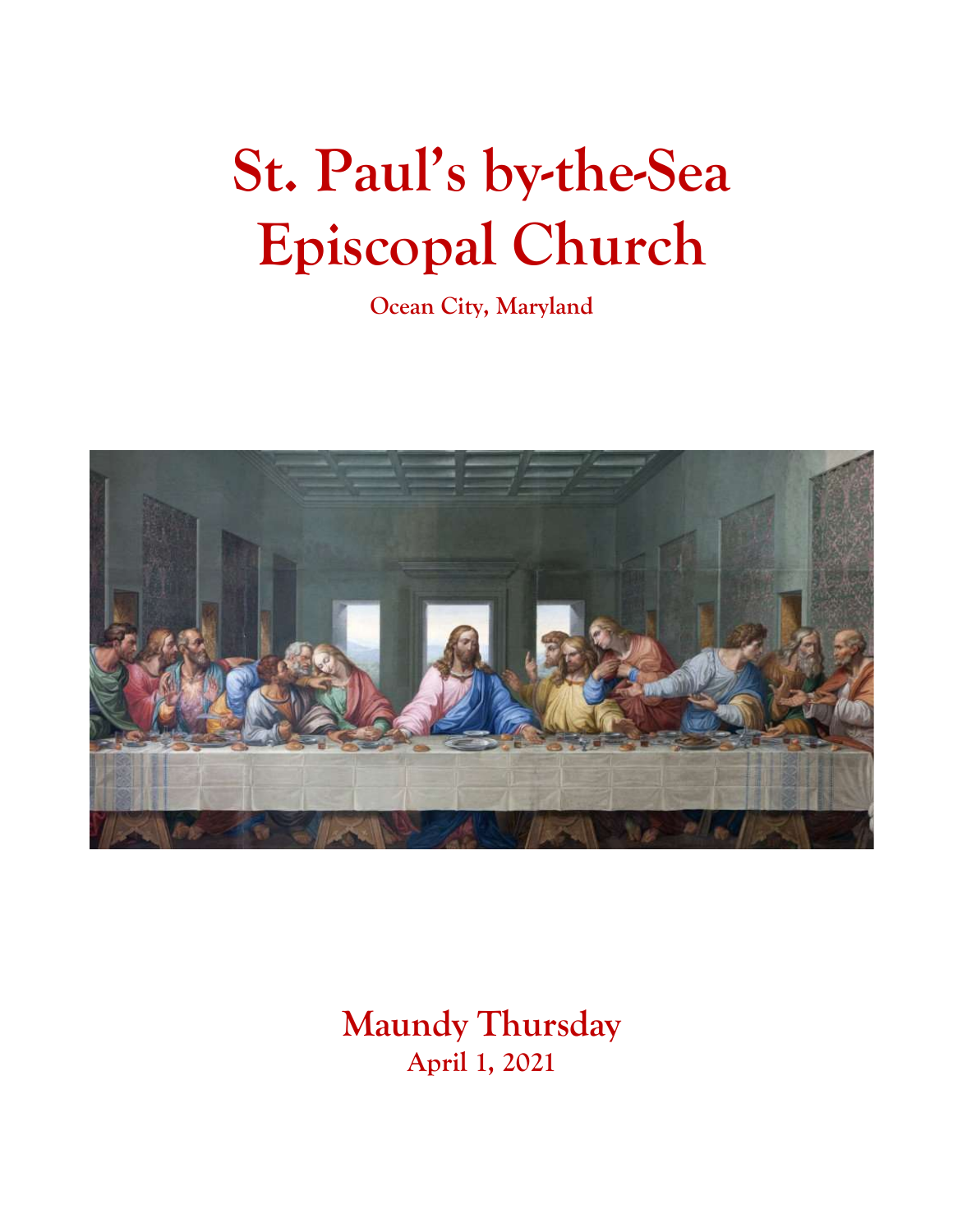#### **The Gathering of the Faithful**

#### **Penitential Order: Rite Two**

*O Sacred Head Sore Wounded*

**Opening Hymn** Hymnal 1982 #168

O sacred head, sore wounded, Defiled and put to scorn: O kingly head, surrounded With mocking crown of thorn; What sorrow mars thy grandeur? Can death thy bloom deflow'r? O countenance whose splendor The hosts of heav'n adore!

What language shall I borrow To thank thee, dearest friend, For this thy dying sorrow, Thy pity without end? Oh, make me thine forever! And should I fainting be, Lord, let me never, never Outlive my love for thee.

My days are few, O fail not, With thine immortal pow'r, To hold me that I quail not In death's most fearful hour: That I may fight befriended, And see in my last strife To me thine arms extended Upon the cross of life.

*The people standing, the Officiant says* Bless the Lord who forgives all our sins; *People* **His mercy endures for ever.**

#### *The Officiant reads the following sentence.*

Jesus said, "the first commandment is this: Hear, O Israel: the Lord our God is the only Lord. Love the Lord your God with all your heart, with all your soul, with all your mind, and with all your strength. The second is this: Love your neighbor as yourself. There is no other commandment greater than these. *Mark 12: 29-31*

#### **Confession and Absolution**

*The Officiant then says* Let us confess our sins against God and our neighbor.

*Silence may be kept*

#### *Officiant and People*

Most merciful God, we confess that we have sinned against you in thought, word, and deed, by what we have done, and by what we have left undone. We have not loved you with our whole heart; we have not loved our neighbor as ourselves. We are truly sorry and we humbly repent. For the sake of your Son Jesus Christ, have mercy on us and forgive us; that we may delight in your will, and walk in your ways, to the glory of your Name. Amen.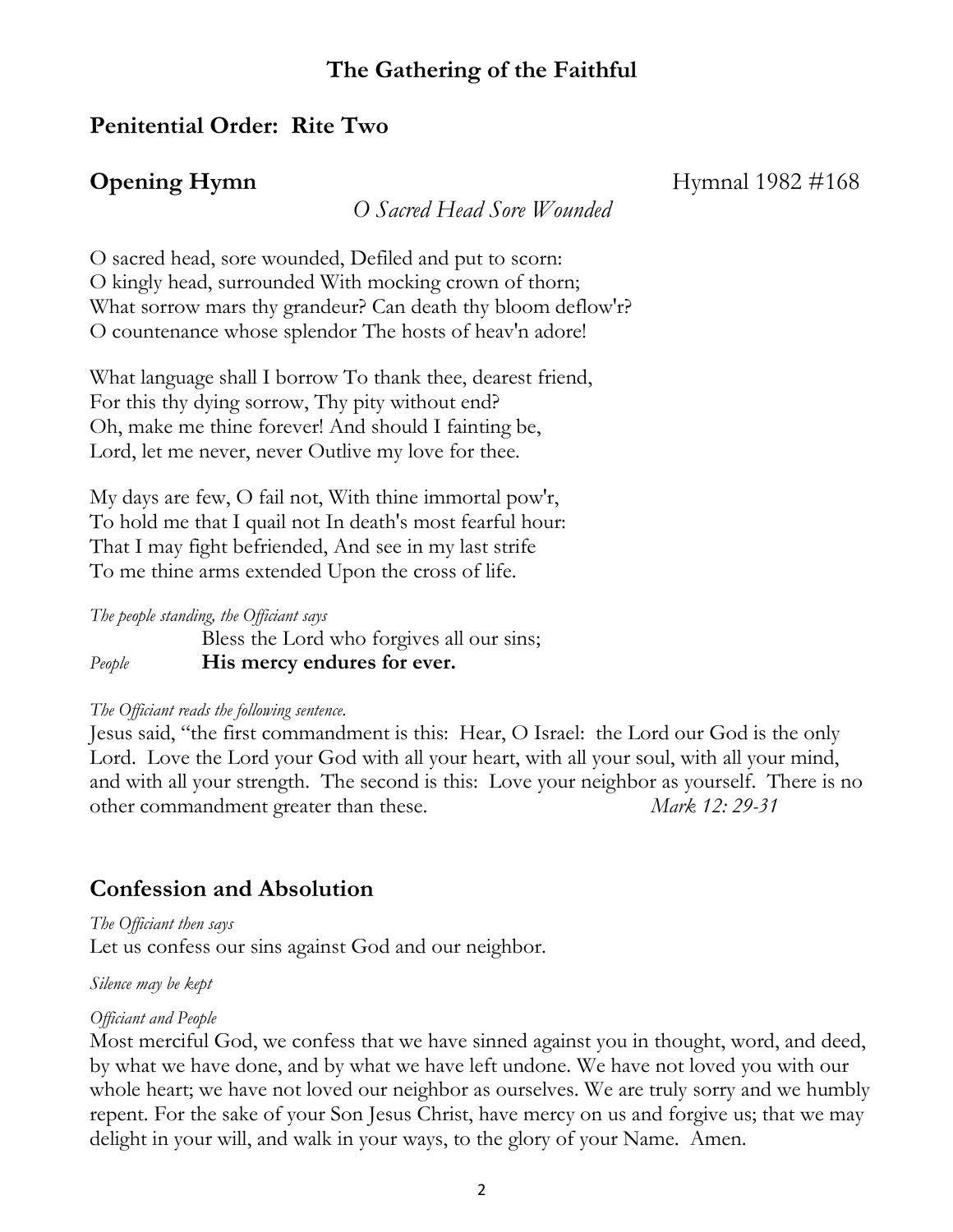*The Officiant says*

Almighty God have mercy on us, forgive us all our sins through our Lord Jesus Christ, strengthen us in all goodness, and by the power of the Holy Spirit keep us in eternal life. *Amen.*

*The Trisagion follows (said 3 times)* Holy God Holy and Mighty Holy Immortal One *Have mercy upon us.*

#### **The Collect of the Day**

Almighty Father, whose dear Son, on the night before he suffered, instituted the Sacrament of his Body and Blood: Mercifully grant that we may receive it thankfully in remembrance of Jesus Christ our Lord, who in these Holy mysteries gives us a pledge of eternal life; and who now lives and reigns with you and the Holy Spirit, one God, for ever and ever. *Amen.*

#### **The Lessons**

*The people sit.*

#### **Old Testament Reading**

#### *A Reading from the Book of Exodus 12:1-14a*

<sup>1</sup> The Lord said to Moses and Aaron in the land of Egypt: <sup>2</sup>This month shall mark for you the beginning of months; it shall be the first month of the year for you.  ${}^{3}$ Tell the whole congregation of Israel that on the tenth of this month they are to take a lamb for each family, a lamb for each household. <sup>4</sup>If a household is too small for a whole lamb, it shall join its closest neighbor in obtaining one; the lamb shall be divided in proportion to the number of people who eat of it. <sup>5</sup>Your lamb shall be without blemish, a year-old male; you may take it from the sheep or from the goats. <sup>6</sup>You shall keep it until the fourteenth day of this month; then the whole assembled congregation of Israel shall slaughter it at twilight. They shall take some of the blood and put it on the two doorposts and the lintel of the houses in which they eat it. <sup>8</sup>They shall eat the lamb that same night; they shall eat it roasted over the fire with unleavened bread and bitter herbs. <sup>9</sup>Do not eat any of it raw or boiled in water, but roasted over the fire, with its head, legs, and inner organs. <sup>10</sup>You shall let none of it remain until the morning; anything that remains until the morning you shall burn. <sup>11</sup>This is how you shall eat it: your loins girded, your sandals on your feet, and your staff in your hand; and you shall eat it hurriedly. It is the passover of the Lord. <sup>12</sup>For I will pass through the land of Egypt that night, and I will strike down every firstborn in the land of Egypt, both human beings and animals; on all the gods of Egypt I will execute judgements: I am the Lord. <sup>13</sup>The blood shall be a sign for you on the houses where you live: when I see the blood, I will pass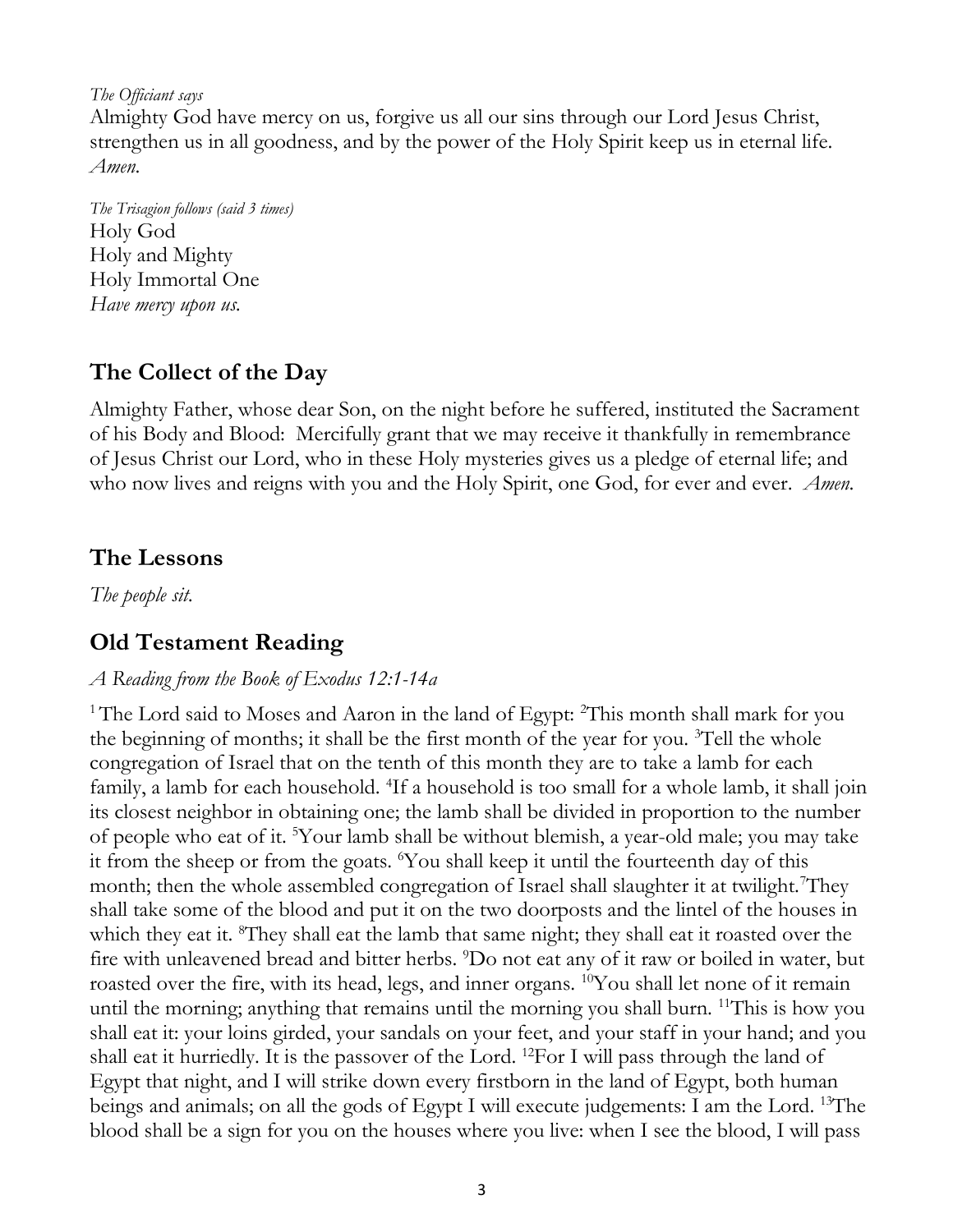over you, and no plague shall destroy you when I strike the land of Egypt. <sup>14</sup>This day shall be a day of remembrance for you. You shall celebrate it as a festival to the Lord; throughout your generations you shall observe it as a perpetual ordinance.

*After the Reading, the reader says*

The Word of the Lord. *People* **Thanks be to God.**

#### **Psalm 116:1, 10-17**

| <sup>1</sup> I love the Lord, because he has heard the voice of my supplication, $*$ |
|--------------------------------------------------------------------------------------|
| because he has inclined his ear to me whenever I called upon him.                    |
| <sup>10</sup> How shall I repay the Lord $*$                                         |
| for all the good things he has done for me?                                          |
| <sup>11</sup> I will lift up the cup of salvation $*$                                |
| and call upon the Name of the Lord.                                                  |
| <sup>12</sup> I will fulfill my vows to the Lord $*$                                 |
| in the presence of all his people.                                                   |
| <sup>13</sup> Precious in the sight of the Lord $*$                                  |
| is the death of his servants.                                                        |
| <sup>14</sup> O Lord, I am your servant; $*$                                         |
| I am your servant and the child of your handmaid;                                    |
| you have freed me from my bonds.                                                     |
| <sup>15</sup> I will offer you the sacrifice of thanks giving $*$                    |
| and call upon the Name of the Lord.                                                  |
| <sup>16</sup> I will fulfill my vows to the Lord $*$                                 |
| in the presence of all his people,                                                   |
| <sup>17</sup> In the courts of the Lord's house, *                                   |
| in the midst of you, O Jerusalem.                                                    |
| Hallelujah!                                                                          |

### **New Testament Reading**

*A Reading from St. Paul's 1st Letter to the Corinthians 11:23-26* 

 $^{23}$  For I received from the Lord what I also handed on to you, that the Lord Jesus on the night when he was betrayed took a loaf of bread, <sup>24</sup>and when he had given thanks, he broke it and said, 'This is my body that is for you. Do this in remembrance of me.' <sup>25</sup>In the same way he took the cup also, after supper, saying, 'This cup is the new covenant in my blood. Do this, as often as you drink it, in remembrance of me.' <sup>26</sup>For as often as you eat this bread and drink the cup, you proclaim the Lord's death until he comes.

*After the Reading, the reader says* The Word of the Lord *People* **Thanks be to God**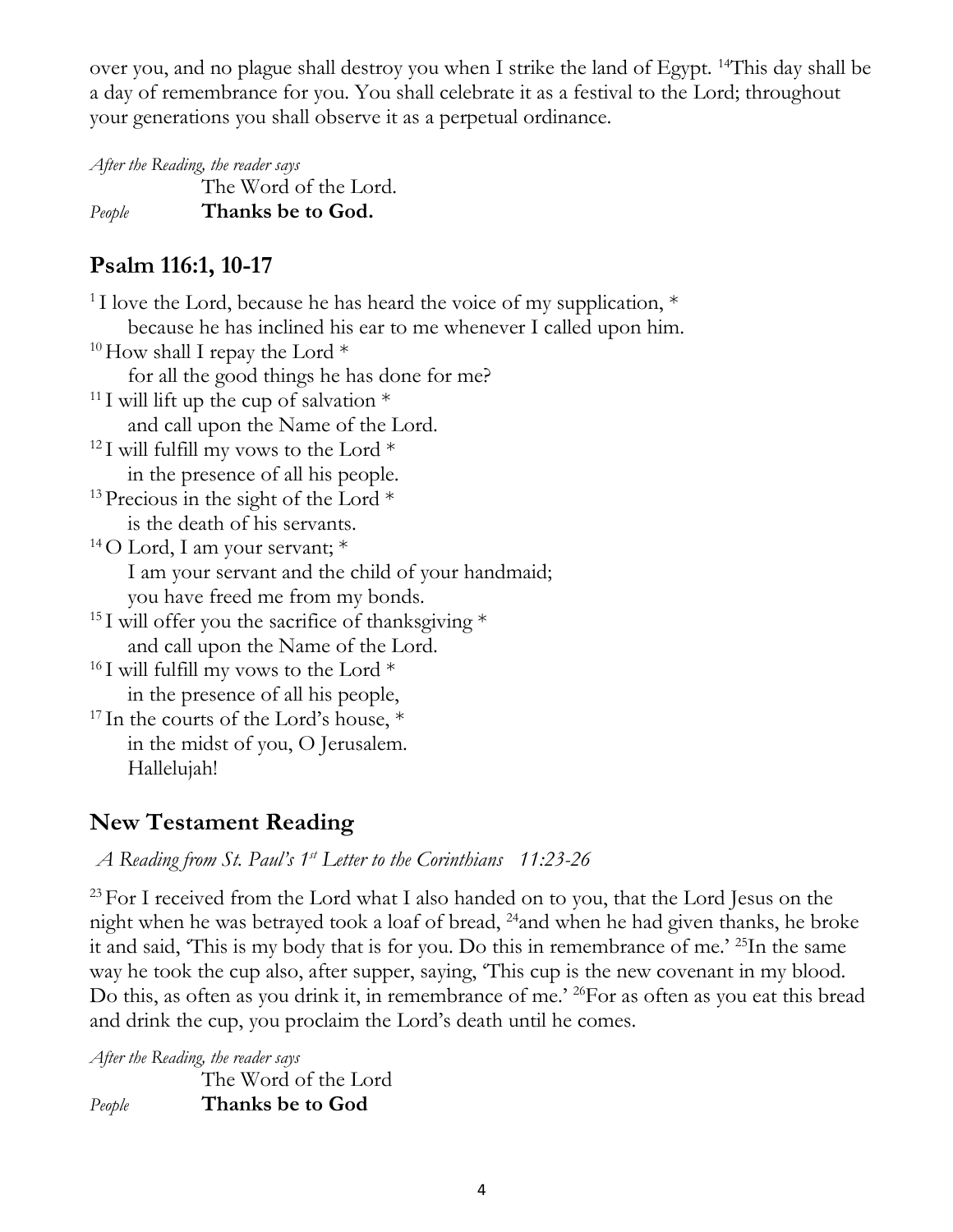**Sequence Hymn** Hymnal 1982 #158

*Ah Holy Jesus, how has thou Offended*

Ah, holy Jesus, how hast thou offended, that we to judge thee have in hate pretended? By foes derided, by thine own rejected, O most afflicted!

Who was the guilty? Who brought this upon thee? Alas, my treason, Jesus, hath undone thee! 'Twas I, Lord Jesus, I it was denied thee; I crucified thee.

Therefore, kind Jesus, since I cannot pay thee, I do adore thee, and will ever pray thee, think on thy pity and thy love unswerving, not my deserving.

### **Gospel Reading**

#### *A Reading from the Gospel of Luke 22:14-30*

<sup>14</sup> When the hour came, he took his place at the table, and the apostles with him. <sup>15</sup> He said to them, "I have eagerly desired to eat this Passover with you before I suffer; <sup>16</sup> for I tell you, I will not eat it until it is fulfilled in the kingdom of God." <sup>17</sup> Then he took a cup, and after giving thanks he said, "Take this and divide it among yourselves; <sup>18</sup> for I tell you that from now on I will not drink of the fruit of the vine until the kingdom of God comes." <sup>19</sup>Then he took a loaf of bread, and when he had given thanks, he broke it and gave it to them, saying, "This is my body, which is given for you. Do this in remembrance of me."  $20$  And he did the same with the cup after supper, saying, "This cup that is poured out for you is the new covenant in my blood. <sup>21</sup> But see, the one who betrays me is with me, and his hand is on the table. <sup>22</sup> For the Son of Man is going as it has been determined, but woe to that one by whom he is betrayed!" <sup>23</sup> Then they began to ask one another which one of them it could be who would do this.

<sup>24</sup>A dispute also arose among them as to which one of them was to be regarded as the greatest. <sup>25</sup> But he said to them, "The kings of the Gentiles lord it over them; and those in authority over them are called benefactors. <sup>26</sup> But not so with you; rather the greatest among you must become like the youngest, and the leader like one who serves. <sup>27</sup> For who is greater, the one who is at the table or the one who serves? Is it not the one at the table? But I am among you as one who serves.

<sup>28</sup> "You are those who have stood by me in my trials;  $^{29}$  and I confer on you, just as my Father has conferred on me, a kingdom,  $30$  so that you may eat and drink at my table in my kingdom, and you will sit on thrones judging the twelve tribes of Israel.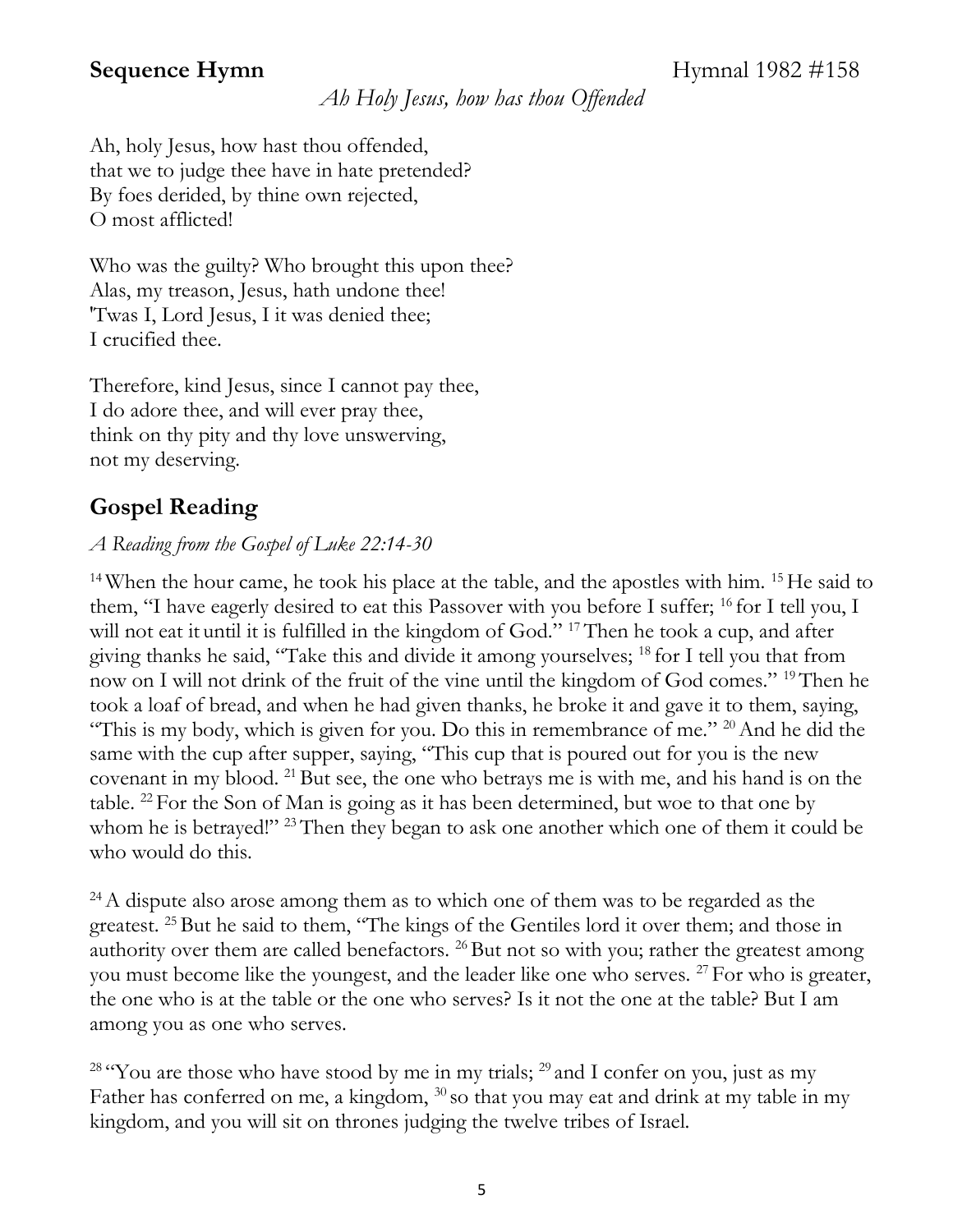*After the Reading, the reader says*

The Word of the Lord. *People* **Thanks be to God.**

#### *Officiant*

In place of a Homily this evening, we will be remembering the events which we commemorate this night.

In the Gospel from Luke, Jesus tells his disciples that a kingdom will be conferred to them but not one in which they will become leaders but rather ones who serve. Tonight, in remembering the Last Supper, we begin the Three Sacred Days of our faith. As we are unable to have a priest with us this evening, and to include those joining us virtually, I ask you to join with me in the following prayer requesting we receive in Spirit the presence of the elements of Holy Communion.

### **A Prayer of Spiritual Communion**

*The Officiant and People together say*

In union, dear Lord, with the faithful at every altar of your Church where your blessed Body and Blood are being offered, I desire to offer you praise and thanksgiving. I believe that you are truly present in the Holy Sacraments. Since I cannot now receive you sacramentally, I beseech you to come spiritually into my heart. I unite myself to you, and embrace you with all the affections of my soul. Let me never be separated from you. Let me live and die in your love. Amen.

Lord Jesus, come dwell in my heart.

#### *The Officiant says*

In the other choice of Gospel readings for this night, from the Gospel of John, we hear how Jesus shows his disciples that they are to serve, by the humble act of washing their feet and showing love. Tonight we also remember this act of love and humility:

#### *The Officiant continues*

The Lord Jesus, after he had supped with his disciples and had washed their feet, said to them, "Do you know what I, your Lord and Master, have done to you? I have given you an example, that you should so as I have done."

#### *People* **Peace is my last gift to you, my own peace I now leave with you; peace which the world cannot give, I give to you.**

*Officiant* I give you a new commandment: Love one another as I have loved you.

#### *People* **Peace is my last gift to you, my own peace I now leave with you; peace which the world cannot give, I give to you.**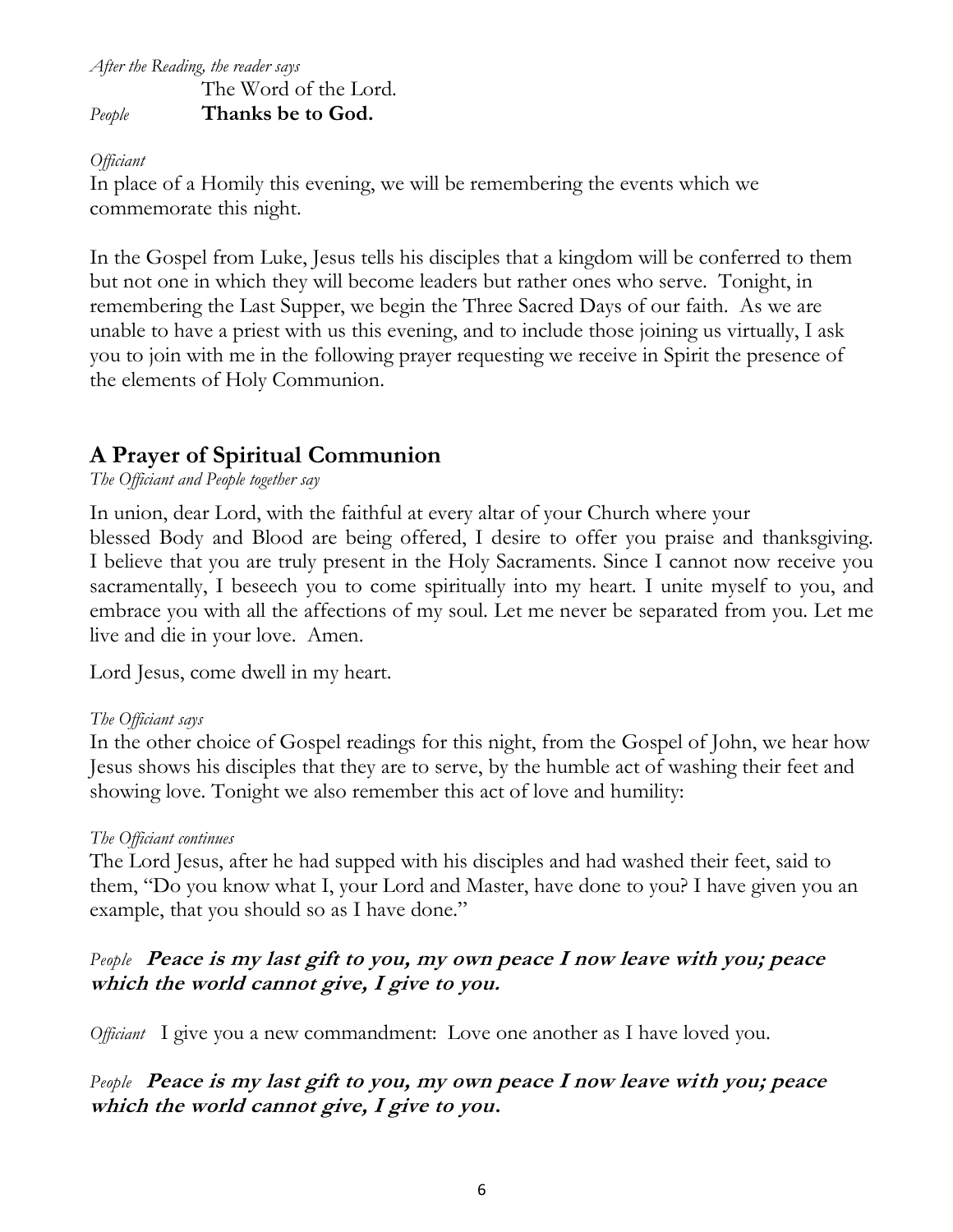*Officiant* By this shall the world know that you are my disciples: That you have love for one another.

#### *Officiant*

Let us stand and affirm our faith by saying,

#### **The Apostles' Creed**

I believe in God, the Father almighty, creator of heaven and earth. I believe in Jesus Christ, his only Son, our Lord, He was conceived by the power of the Holy Spirit and born of the Virgin Mary. He suffered under Pontius Pilate, was crucified, died and was buried. He descended to the dead. On the third day he rose again, He ascended into heaven, and is seated at the right hand of the Father. He will come again to judge the living and the dead. I believe in the Holy Spirit, the holy catholic Church, the communion of saints, the forgiveness of sins, the resurrection of the body, and the life everlasting. Amen.

#### **The Prayers of the People** BCP p. 385

#### Form II

I ask your prayers for God's people throughout the world; for our Bishop Santosh, for this gathering; and for all ministers and people. Pray for the Church.

#### *Silence*

I ask your prayers for peace; for goodwill among nations; and for the well-being of all people. Pray for justice and peace.

#### *Silence*

I ask your prayers for the poor, the sick, the hungry, the oppressed, and those in prison. Pray for those in any need or trouble.

*Silence*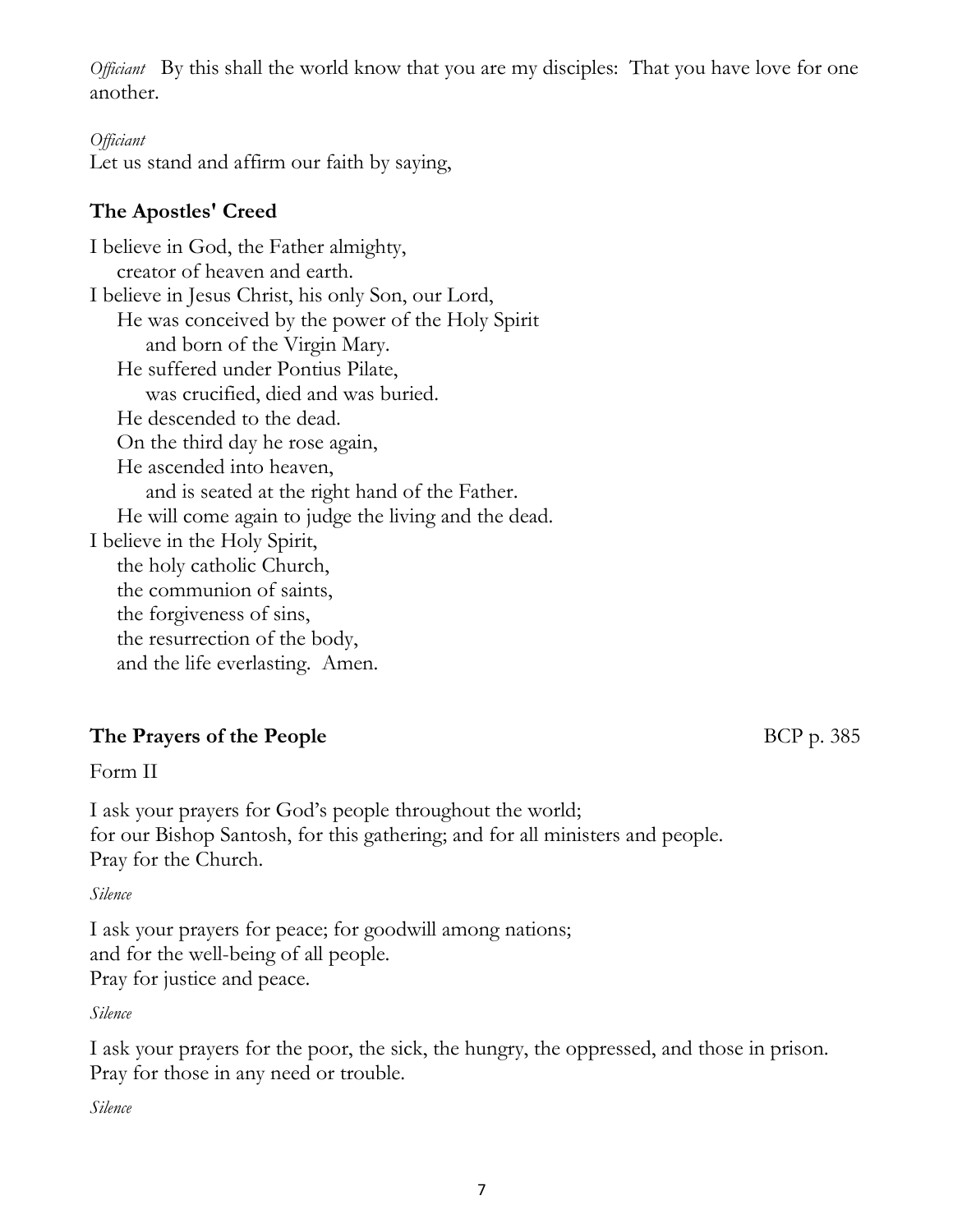I ask your prayers for all who seek God, or a deeper knowledge of him. Pray that they may find and be found by him.

*Silence*

I ask your prayers for the departed. Pray for those who have died.

*Silence*

Praise God for those in every generation in whom Christ has been honored Pray that we may have grace to glorify Christ in our own day.

*Silence*

#### **The Peace**

*All Stand*

*Officiant* The Peace of the Lord be always with you. *People* **And also with you**

#### **The Lord's Prayer**

*Officiant* And now, as our Savior Christ has taught us we pray

*Officiant and people together* Our Father, who art in heaven, hallowed be thy Name, thy kingdom come, thy will be done, on earth as it is in heaven. Give us this day our daily bread. And forgive us our trespasses, as we forgive those who trespass against us. And lead us not into temptation, but deliver us from evil. For thine is the kingdom, and the power, and the glory, for ever and ever. Amen.

#### **Closing Prayer**

*The officiant offers the following Prayer over the People*

Almighty God, we pray you graciously to behold this your family, for whom our Lord Jesus Christ was willing to be betrayed, and given into the hands of sinners, and to suffer death upon the cross; who lives and reigns for ever and ever. Amen.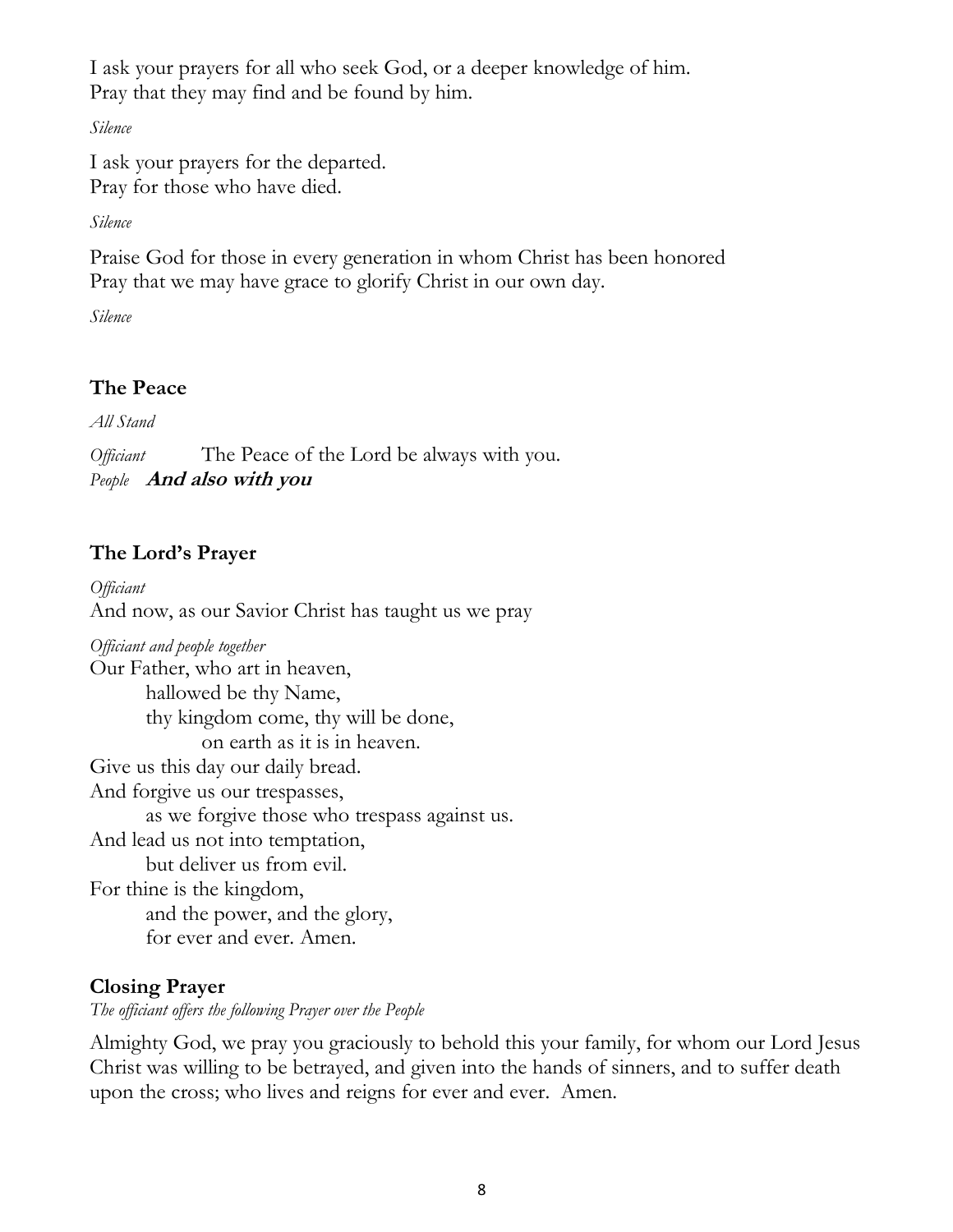#### **The Altar Guild strips the altar.**

*The reader recites Psalm 22*

They divide my garments among them; they cast lots for my clothing. Ĭ

1 My God, my God, why have you forsaken me? \* and are so far from my cry and from the words of my distress?

2 O my God, I cry in the daytime, but you do not answer; \* by night as well, but I find no rest.

3 Yet you are the Holy One, \* enthroned upon the praises of Israel.

4 Our forefathers put their trust in you; \* they trusted, and you delivered them.

5 They cried out to you and were delivered; \* they trusted in you and were not put to shame.

6 But as for me, I am a worm and no man, \* scorned by all and despised by the people.

7 All who see me laugh me to scorn; \* they curl their lips and wag their heads, saying,

8 "He trusted in the Lord; let him deliver him; \* let him rescue him, if he delights in him."

9 Yet you are he who took me out of the womb, \* and kept me safe upon my mother's breast.

10 I have been entrusted to you ever since I was born; \* you were my God when I was still in my mother's womb.

11 Be not far from me, for trouble is near, \* and there is none to help.

12 Many young bulls encircle me; \* strong bulls of Bashan surround me.

13 They open wide their jaws at me, \* like a ravening and a roaring lion.

14 I am poured out like water; all my bones are out of joint; \* my heart within my breast is melting wax.

15 My mouth is dried out like a pot-sherd; my tongue sticks to the roof of my mouth; \* and you have laid me in the dust of the grave.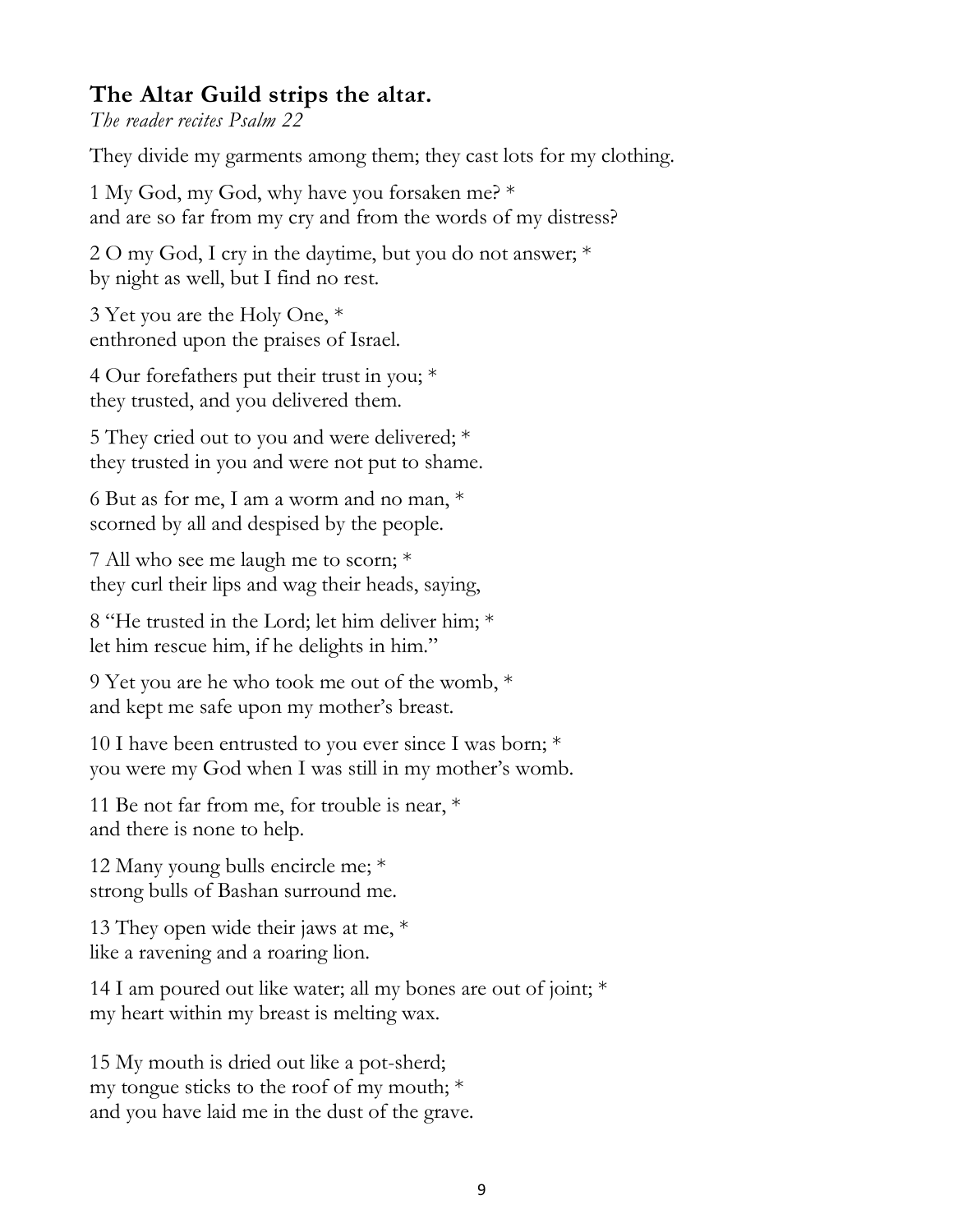16 Packs of dogs close me in, and gangs of evildoers circle around me; \* they pierce my hands and my feet; I can count all my bones.

17 They stare and gloat over me; \* they divide my garments among them; they cast lots for my clothing.

18 Be not far away, O Lord; \* you are my strength; hasten to help me.

19 Save me from the sword, \* my life from the power of the dog.

20 Save me from the lion's mouth, \* my wretched body from the horns of wild bulls.

21 I will declare your Name to my brethren; \* in the midst of the congregation I will praise you.

22 Praise the Lord, you that fear him; \* stand in awe of him, O offspring of Israel; all you of Jacob's line, give glory.

23 For he does not despise nor abhor the poor in their poverty; neither does he hide his face from them; \* but when they cry to him he hears them.

24 My praise is of him in the great assembly; \* I will perform my vows in the presence of those who worship him.

25 The poor shall eat and be satisfied, and those who seek the Lord shall praise him: \* "May your heart live for ever!"

26 All the ends of the earth shall remember and turn to the Lord, \* and all the families of the nations shall bow before him.

27 For kingship belongs to the Lord; \* he rules over the nations.

28 To him alone all who sleep in the earth bow down in worship; \* all who go down to the dust fall before him.

29 My soul shall live for him; my descendants shall serve him;  $*$ they shall be known as the Lord's for ever.

30 They shall come and make known to a people yet unborn \* the saving deeds that he has done.

They divide my garments among them; they cast lots for my clothing.

*The people leave in silence.*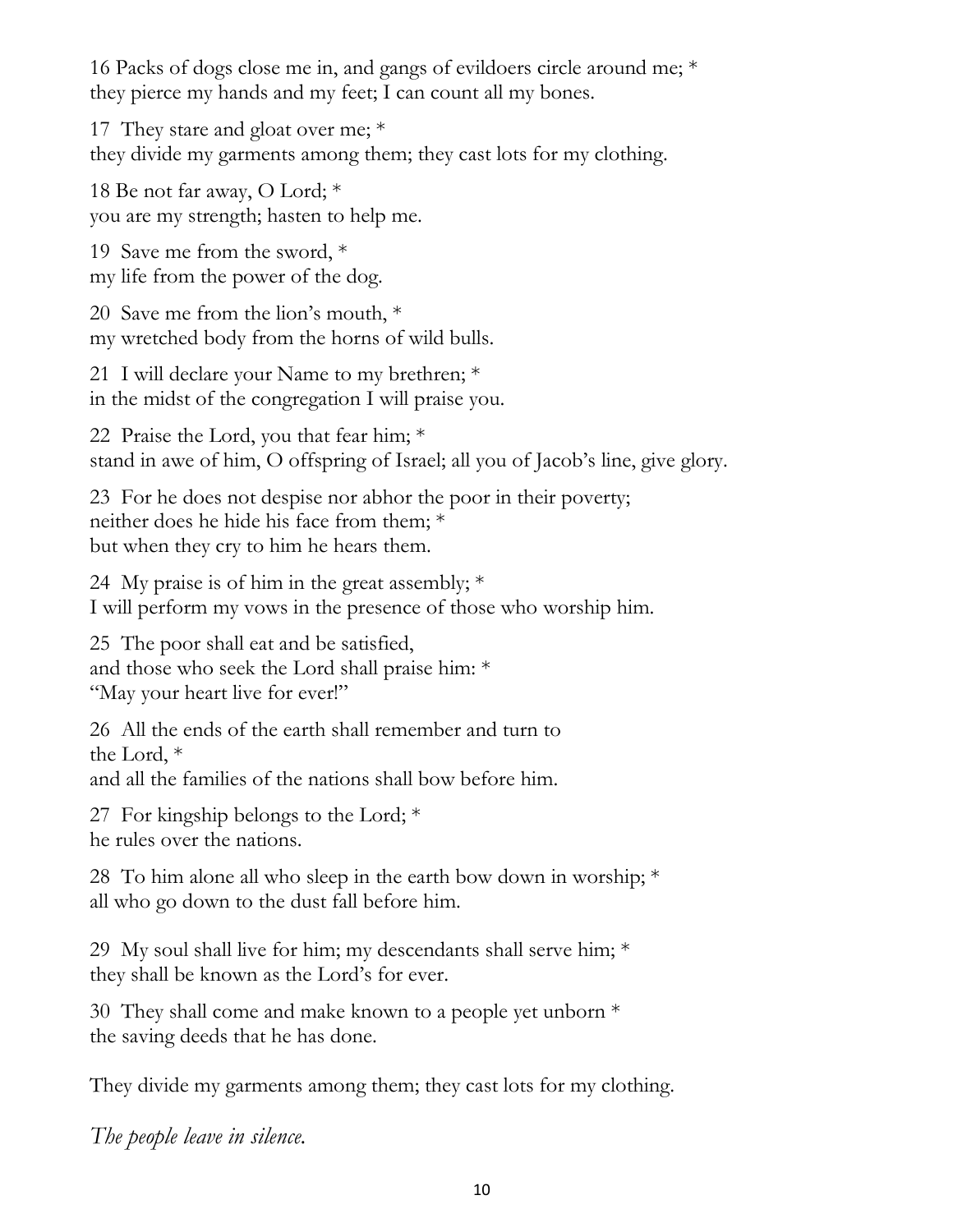### **Today's Worship Leaders**

Lay Worship Leaders: Paul Rogers, Amy Rothermel, Debbie Shuster, and Tom Shuster

Organist & Music Director: Shirley Hailey

Altar Guild: Mary Wright, Amanda Cropper, Kay Ayres

Ushers: Amanda Cropper, Nancy & John Knotts



## **GOOD FRIDAY** *The Way of the Cross*

The Church will be open tomorrow, Noon-2pm, for anyone who would like to take a self-guided walk through the Stations of the Cross. A bulletin with prayers for each station will be available. *The bulletin is also on our website to use at home.*

Please enter through the Orange Doors on the northwest corner of the building. A mask must be worn at all times and social distancing maintained.